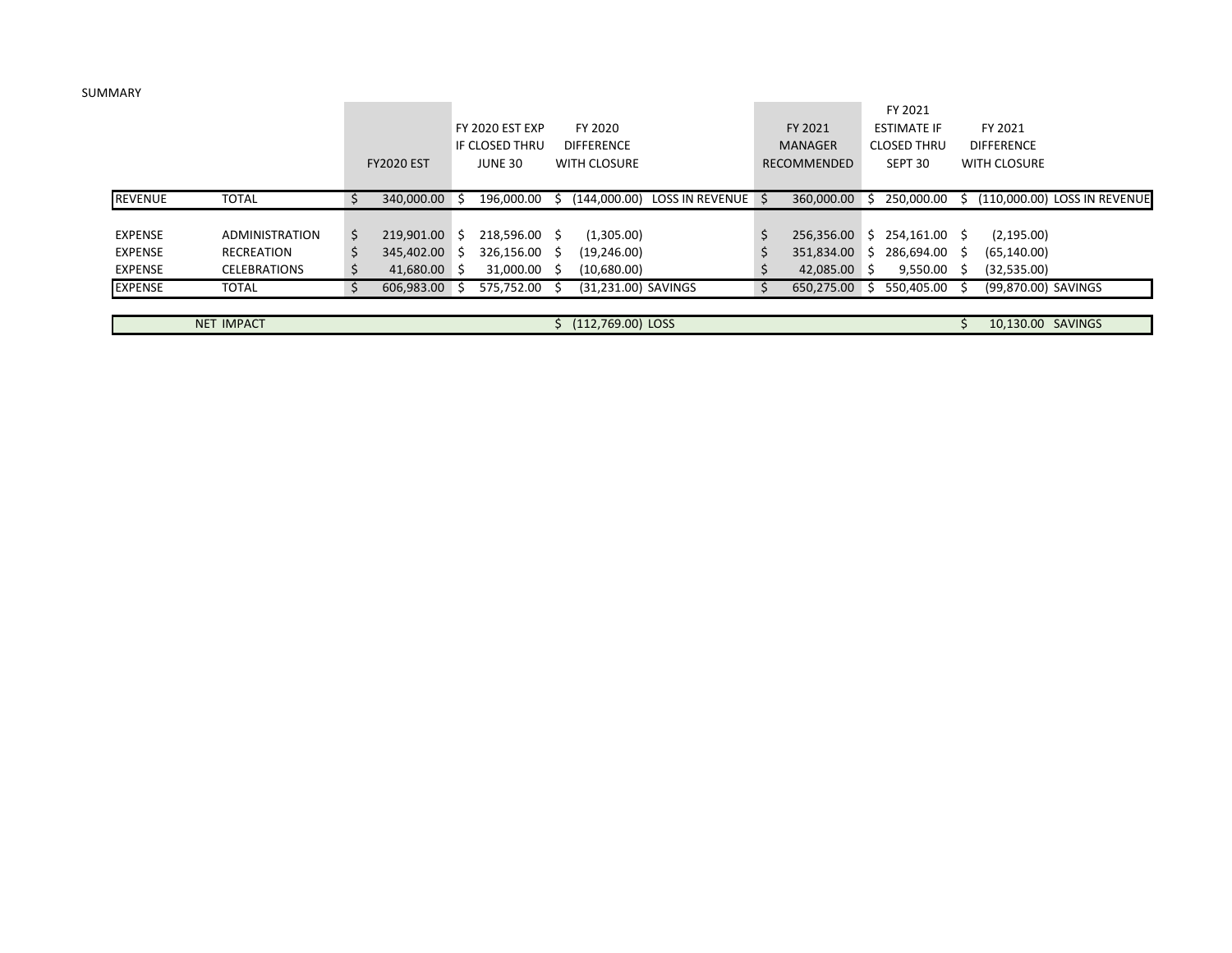## REVENUE

|                                                        |                | FY 2020             |                       | <b>FY 2020 EST IF</b> | FY2021         | FY 2021     |
|--------------------------------------------------------|----------------|---------------------|-----------------------|-----------------------|----------------|-------------|
|                                                        |                | <b>APPROPRIATIO</b> |                       | <b>CLOSED THRU</b>    | <b>MANAGER</b> | ESTIMATE IF |
|                                                        | FY 2019 ACTUAL | N                   | <b>FY2020 EST EXP</b> | JUNE 30               | RECOMMENDE     | CLOSED THRU |
| 15 TOWN DEPARTMENTS                                    |                |                     |                       |                       |                |             |
| 10 4303 PARKS & RECREATION \$ 341,275.00 \$ 375,000.00 |                |                     | 340.000.00<br>S.      | $196,000.00$ \$       | 360,000.00     | 250,000,00  |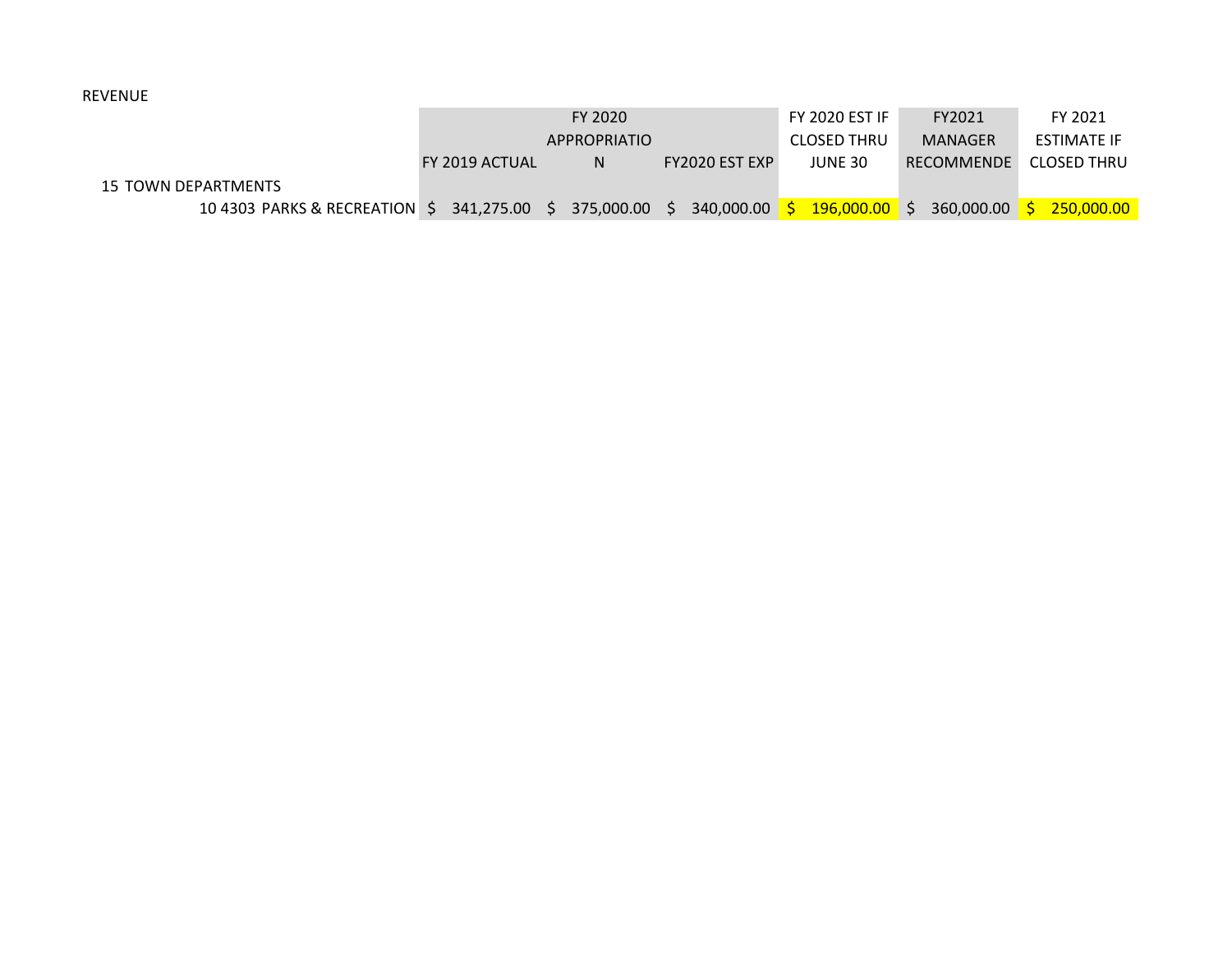## ADMINISTRATION

|                                   |     |                                              |            |               |              |                     |    |                                         |                              |    |                                                                                                             |   | <b>FY 2021</b>                |                                                                                                                                  |
|-----------------------------------|-----|----------------------------------------------|------------|---------------|--------------|---------------------|----|-----------------------------------------|------------------------------|----|-------------------------------------------------------------------------------------------------------------|---|-------------------------------|----------------------------------------------------------------------------------------------------------------------------------|
|                                   |     |                                              |            |               |              |                     |    | FY 2020 EST EXP                         | FY 2021                      |    | FY 2021                                                                                                     |   | <b>ESTIMATE IF</b>            |                                                                                                                                  |
|                                   |     | FY 2019 ACTUAL APPROPRIATION FY 2020 EST EXP |            | FY 2020       |              |                     |    | <b>IF CLOSED THRU</b><br><b>JUNE 30</b> | DEPARTMENT<br><b>REQUEST</b> |    | <b>MANAGER</b><br>RECOMMENDED                                                                               |   | <b>CLOSED THRU</b><br>SEPT 30 | <b>COMMENTS</b>                                                                                                                  |
|                                   |     |                                              |            |               |              |                     |    |                                         |                              |    |                                                                                                             |   |                               |                                                                                                                                  |
| 51 PERSONNEL SERVICES<br>5102 PFT |     |                                              |            |               |              |                     |    |                                         |                              |    |                                                                                                             |   | 205,488.00                    |                                                                                                                                  |
| 5105 OVERTIME                     | Ş.  | 1,469.00                                     |            | $600.00$ \$   |              | 600.00 \$           |    | 600.00 \$                               | 600.00 \$                    |    | 185,722.00 \$ 198,972.00 \$ 204,496.00 \$ 204,496.00 \$ 205,488.00 \$ 205,488.00 \$<br>600.00 \$            |   | 600.00                        |                                                                                                                                  |
| 5106 SAL AWARD                    | \$  | 1,300.00                                     | - S<br>- Ś | 1,300.00      |              | $1,300.00$ \$       |    | $1,300.00$ \$                           | $1,300.00$ \$                |    | $1,300.00$ \$                                                                                               |   |                               |                                                                                                                                  |
|                                   | \$, |                                              |            |               | <sub>S</sub> |                     |    |                                         |                              |    |                                                                                                             |   | 1,300.00                      |                                                                                                                                  |
| 5107 SAL ADJUST                   | \$  |                                              | Ŝ          | $2,289.00$ \$ |              | $40.00$ \$          |    | 40.00 \$                                | 4,940.00 \$                  |    | 4,940.00 \$                                                                                                 |   | 4,940.00                      |                                                                                                                                  |
| 52 SUPPLIES & SERVICES            |     |                                              |            |               |              |                     |    |                                         |                              |    |                                                                                                             |   |                               |                                                                                                                                  |
| 5201 OFF SUPPL                    | \$, | $1,240.00$ \$                                |            | $1,800.00$ \$ |              | $1,800.00$ \$       |    | $1,200.00$ \$                           | $2,000.00$ \$                |    | $2,000.00$ \$                                                                                               |   | 1,500.00                      |                                                                                                                                  |
| 5203 A/E SUPPLI                   | \$  | 15.00                                        | -Ŝ         | $800.00$ \$   |              | $600.00$ \$         |    | $600.00$ \$                             | $600.00$ \$                  |    | 600.00 \$                                                                                                   |   | 600.00                        |                                                                                                                                  |
| 5204 PRG MAT                      |     | 1,061.00                                     | -\$        | $200.00$ \$   |              | $215.00$ \$         |    | $215.00$ \$                             | 20,000.00 \$                 |    | $20,000.00$ \$                                                                                              |   |                               | 13,500.00 CAN REDUCE TO \$17,200                                                                                                 |
| 5206 ADVERT                       | -\$ | 1,208.00                                     | -\$        | $500.00$ \$   |              | 700.00 \$           |    | 700.00 \$                               | $2,850.00$ \$                |    | $2,850.00$ \$                                                                                               |   | 2,850.00                      |                                                                                                                                  |
| 5207 PRINTING                     | \$  | 2,296.00                                     | -S         | 3,200.00      | -S           | 3,200.00            |    | 3,200.00                                | 12,000.00 \$                 |    | 10,000.00                                                                                                   |   |                               | 11,700.00 CAN REDUCE TO \$11,700                                                                                                 |
| 5208 GAS & DIES                   | \$, | 116.00                                       | -Ŝ         |               | S            | 120.00 \$           |    | $35.00$ \$                              | $120.00$ \$                  |    | 120.00 <sup>o</sup>                                                                                         |   | 50.00                         |                                                                                                                                  |
| 5209 PER SERV                     | \$  | 211.00                                       | - Ś        |               |              |                     |    |                                         |                              |    |                                                                                                             | Ŝ |                               |                                                                                                                                  |
| 5201 TRAIN EXP                    |     | 170.00                                       | -Ŝ         |               |              | 150.00 <sup>5</sup> |    | $35.00$ \$                              | 150.00                       | -S | 150.00 <sup>o</sup>                                                                                         |   | 50.00                         |                                                                                                                                  |
| 5211 REF MATER                    | \$  | 35.00                                        | -\$        | 50.00         | S            | 55.00%              |    | 55.00%                                  | 55.00 \$                     |    | $55.00$ \$                                                                                                  |   | 55.00                         |                                                                                                                                  |
|                                   |     |                                              |            |               |              |                     |    |                                         |                              |    |                                                                                                             |   |                               |                                                                                                                                  |
| 54 CONTRACTUAL SERVICES           |     |                                              |            |               |              |                     |    |                                         |                              |    |                                                                                                             |   |                               |                                                                                                                                  |
| 5403 A/E MAINT                    | \$  | $3,331.00$ \$                                |            | $3,600.00$ \$ |              | $6,000.00$ \$       |    | $5,200.00$ \$                           | 10,498.00 \$                 |    | 5,498.00                                                                                                    |   | 10,498.00                     | CANNOT REDUCE - CAN MAKE CHANGES IN OTHER LINES TO ABSORB \$5,000<br>OR MUST RESTORE POOL A/E MAINT TO \$4025 & RAISE TO \$6,473 |
| 5405 RENT/LEAS                    | \$  | $11.00 \pm 5$                                |            | $25.00$ \$    |              | $25.00 \pm 5$       |    | $25.00 \quad $$                         | $25.00$ \$                   |    | $25.00 \pm 5$                                                                                               |   | 25.00                         |                                                                                                                                  |
|                                   |     |                                              |            |               |              |                     |    |                                         |                              |    |                                                                                                             |   |                               |                                                                                                                                  |
| 55 PROFESSIONAL EXPENSE           |     |                                              |            |               |              |                     |    |                                         |                              |    |                                                                                                             |   |                               |                                                                                                                                  |
| 5501 MEMBERSP                     | -Ş  | $252.00$ \$                                  |            | $300.00$ \$   |              | 300.00 \$           |    | $265.00$ \$                             | 805.00 \$                    |    | $805.00$ \$                                                                                                 |   | 805.00                        |                                                                                                                                  |
| 5502 MTGS CONF                    | \$  | 2,737.00                                     | -S         | $1,800.00$ \$ |              | $\sim$              | -Ŝ | $430.00$ \$                             | $1,525.00$ \$                |    | $1,525.00$ \$                                                                                               |   | <b>College</b>                |                                                                                                                                  |
| 5503 AUTO ALLW                    | \$  | 181.00%                                      |            | $300.00$ \$   |              | 300.00 \$           |    | $200.00$ \$                             | 400.00 \$                    |    | 400.00 \$                                                                                                   |   | 200.00                        |                                                                                                                                  |
|                                   |     |                                              |            |               |              |                     |    |                                         |                              |    |                                                                                                             |   |                               |                                                                                                                                  |
| <b>TOTALS</b>                     | \$  |                                              |            |               |              |                     |    |                                         |                              |    | 201,355.00 \$ 215,736.00 \$ 219,901.00 <mark>\$ 218,596.00</mark> \$ 263,356.00 \$ 256,356.00 \$ 254,161.00 |   |                               |                                                                                                                                  |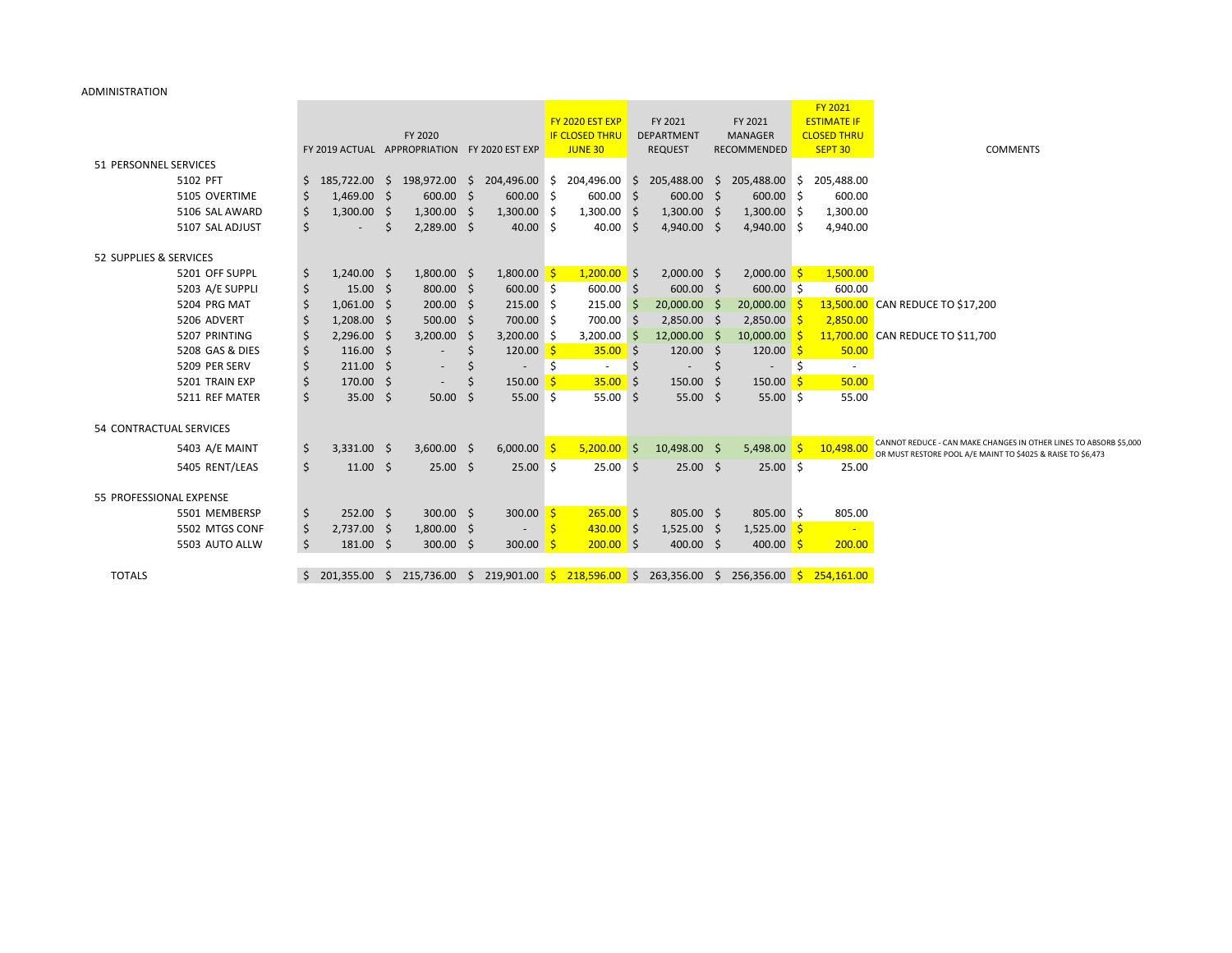RECREATION

|                         |    |                          |    |                                              |  |               |                       |                 |                   |                                                              |    |                    |                    | <b>FY 2021</b> |                                              |
|-------------------------|----|--------------------------|----|----------------------------------------------|--|---------------|-----------------------|-----------------|-------------------|--------------------------------------------------------------|----|--------------------|--------------------|----------------|----------------------------------------------|
|                         |    |                          |    |                                              |  |               | FY 2020 EST EXP       |                 | FY 2021           | FY 2021                                                      |    |                    | <b>ESTIMATE IF</b> |                |                                              |
|                         |    | FY 2020                  |    |                                              |  |               | <b>IF CLOSED THRU</b> |                 | <b>DEPARTMENT</b> | <b>MANAGER</b>                                               |    | <b>CLOSED THRU</b> |                    |                |                                              |
|                         |    |                          |    | FY 2019 ACTUAL APPROPRIATION FY 2020 EST EXP |  |               |                       | <b>JUNE 30</b>  |                   | <b>REQUEST</b>                                               |    | RECOMMENDED        |                    | SEPT 30        | <b>COMMENTS</b>                              |
| 51 PERSONNEL SERVICES   |    |                          |    |                                              |  |               |                       |                 |                   |                                                              |    |                    |                    |                |                                              |
| 5102 PFT                | -S | 69,773.00 \$             |    | 69,815.00 \$                                 |  | 71,527.00 \$  |                       | 71,527.00 \$    |                   | 119,084.00                                                   | S. | 119,084.00 \$      |                    | 119,084.00     |                                              |
| 5103 PPT                |    | 28,200.00 \$             |    | 30,351.00 \$                                 |  | 24,263.00 \$  |                       | 24,263.00 \$    |                   |                                                              |    |                    | <sup>5</sup>       |                |                                              |
| 5104 TPT                |    | 182,389.00 \$            |    | $206,326.00$ \$                              |  | 206,326.00    |                       | $190,000.00$ \$ |                   | 222,000.00                                                   | S. | 213,000.00         | S.                 | 157,000.00     |                                              |
| 5105 OVERTIME           |    | $3,352.00$ \$            |    | $3,000.00$ \$                                |  | 3,600.00      |                       | $2,400.00$ \$   |                   | $3,600.00$ \$                                                |    | 3,000.00           | -S                 | $\sim$         | CAN ZERO IF PROGRAM COORDINATOR IS FULL TIME |
| 5106 SAL AWARD          |    | 350.00 \$                |    | $500.00$ \$                                  |  | $500.00$ \$   |                       | $500.00$ \$     |                   | $500.00$ \$                                                  |    | $500.00$ \$        |                    | 500.00         |                                              |
| 5107 SAL ADJUST         | Ś  | 281.00 \$                |    | $6,533.00$ \$                                |  | $3,516.00$ \$ |                       | $3,516.00$ \$   |                   | $3,380.00$ \$                                                |    | $3,380.00$ \$      |                    | 3,380.00       |                                              |
|                         |    |                          |    |                                              |  |               |                       |                 |                   |                                                              |    |                    |                    |                |                                              |
| 52 SUPPLIES & SERVICES  |    |                          |    |                                              |  |               |                       |                 |                   |                                                              |    |                    |                    |                |                                              |
| 5204 PRG MAT            | -S | 19,720.00 \$             |    | 17,000.00 \$                                 |  | 20,000.00 \$  |                       | 20,000.00 \$    |                   |                                                              |    |                    |                    |                |                                              |
| 5206 ADVERT             |    | $1,861.00$ \$            |    | $2,350.00$ \$                                |  | $2,350.00$ \$ |                       | $2,000.00$ \$   |                   |                                                              |    |                    | -\$                |                |                                              |
| 5207 PRINTING           |    | $1,667.00$ \$            |    | $4,700.00$ \$                                |  | 5,000.00      |                       | $4,900.00$ \$   |                   |                                                              |    |                    | Ś                  |                |                                              |
| 5201 TRAIN EXP          |    | $\overline{\phantom{a}}$ | S. | $1,500.00$ \$                                |  | $\sim$        | S.                    | $\sim$          | -Ś                |                                                              |    |                    | Ś                  |                |                                              |
|                         |    |                          |    |                                              |  |               |                       |                 |                   |                                                              |    |                    |                    |                |                                              |
| 53 UTILITIES            |    |                          |    |                                              |  |               |                       |                 |                   |                                                              |    |                    |                    |                |                                              |
| 5301 TELEPHONE          | Ŝ. | $1,666.00$ \$            |    | 3,870.00 \$                                  |  | 3,870.00 \$   |                       | $3,000.00$ \$   |                   | 3,870.00 \$                                                  |    | $3,870.00$ \$      |                    | 1,980.00       |                                              |
|                         |    |                          |    |                                              |  |               |                       |                 |                   |                                                              |    |                    |                    |                |                                              |
| 54 CONTRACTUAL SERVICES |    |                          |    |                                              |  |               |                       |                 |                   |                                                              |    |                    |                    |                |                                              |
| 5405 RENT/LEAS          | Ŝ. | $3,360.00$ \$            |    | $3,500.00$ \$                                |  | $3,500.00$ \$ |                       | $3,500.00$ \$   |                   | $8,000.00$ \$                                                |    | $8,000.00$ \$      |                    | 4,250.00       |                                              |
| 5408 PROG SER           |    |                          |    |                                              |  |               |                       |                 |                   |                                                              |    |                    |                    |                |                                              |
|                         |    |                          |    |                                              |  |               |                       |                 |                   |                                                              |    |                    |                    |                |                                              |
| 55 PROFESSIONAL EXPENSE |    |                          |    |                                              |  |               |                       |                 |                   |                                                              |    |                    |                    |                |                                              |
| 5502 MTGS CONF          | -S | 482.00 \$                |    | 480.00 \$                                    |  | 450.00 \$     |                       | 450.00 \$       |                   |                                                              |    |                    |                    |                |                                              |
| 5503 AUTO ALLW          |    | $144.00 \quad $$         |    | $1,000.00$ \$                                |  | $500.00$ \$   |                       | $100.00$ \$     |                   | $1,000.00$ \$                                                |    | $1,000.00$ \$      |                    | 500.00         |                                              |
|                         |    |                          |    |                                              |  |               |                       |                 |                   |                                                              |    |                    |                    |                |                                              |
| <b>TOTALS</b>           |    | \$313,245.00\$           |    | 350,925.00 \$                                |  | 345,402.00 \$ |                       |                 |                   | $\frac{326,156.00}{\text{S}}$ \$ 361,434.00 \$ 351,834.00 \$ |    |                    |                    | 286,694.00     |                                              |